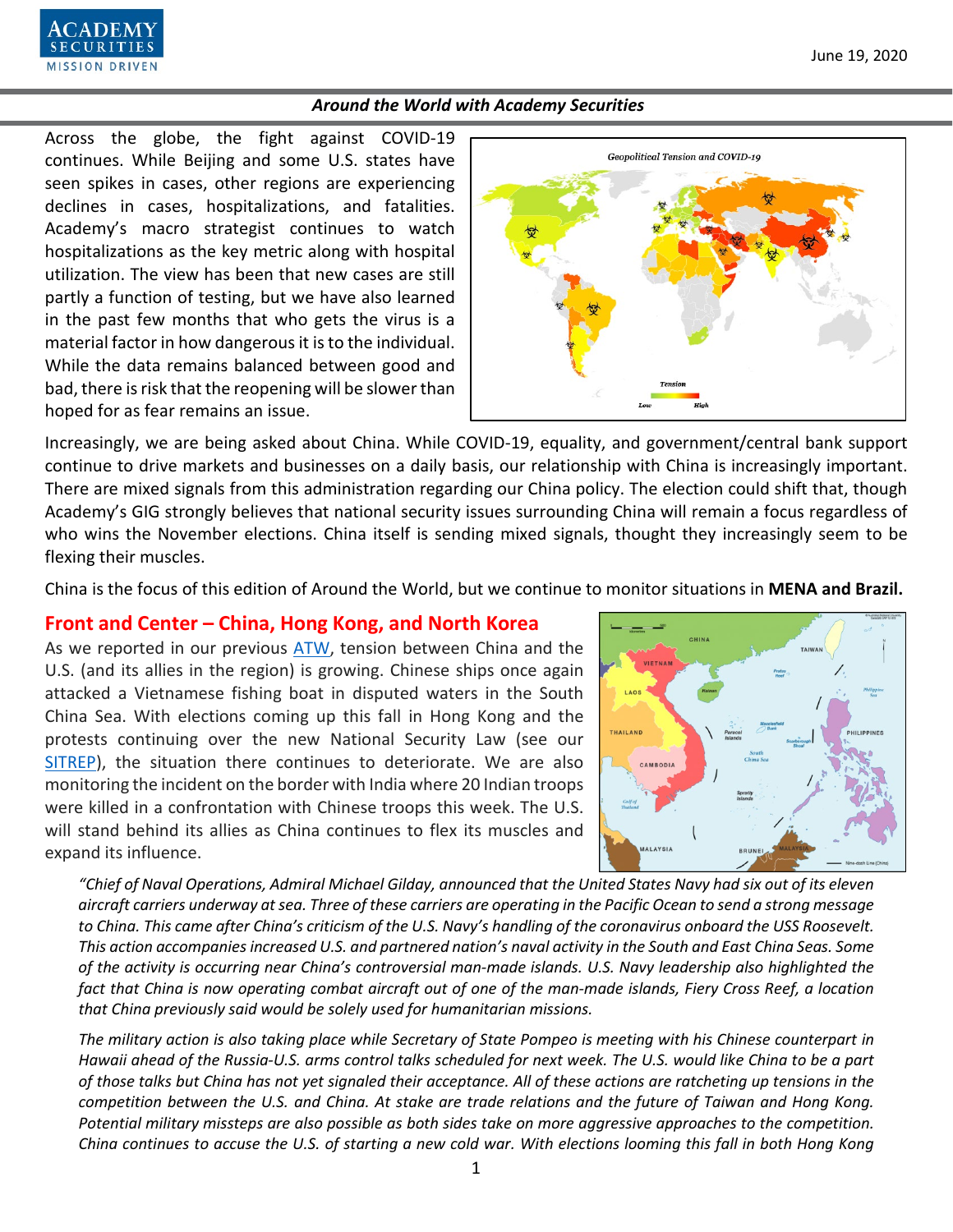

*and in the U.S., both sides are carefully managing the potential political fallout. Meanwhile, China's increasingly aggressive actions are more and more concerning to countries in the region." General Robert Walsh*

On June 16, 20 Indian troops were killed by Chinese soldiers in the first instance of combat deaths in the border region since 1975. The Himalayan border is not clearly delineated and open for dispute, but there have been no shots fired since an Indian patrol was ambushed by Chinese forces there over 40 years ago. In this most recent incident, the only weapons used were rocks and sticks and many of the Indian troops fell from the high cliffs on the Himalayan ridge. While both sides are trying to deescalate the situation, it comes at a time of heightened tensions in the region.



*"China has a very predictable history of handling criticism…change the* 

*subject. The brutal, medieval slaughter (with clubs) of 20 Indian soldiers along the Chinese-Indian border was Beijing's way of ignoring criticism regarding their role in the global coronavirus pandemic. China simply does not care. Significantly, it is important to realize that the Chinese military leadership is far more overtly anti-western than the CCP leadership. That's not by accident. The CCP leadership will always be the reasonable party in any global engagement, i.e. the "good cop." The "bad cop," the hard knuckles enforcer, is always the military. In fact, in recent years, the military has pushed the party to accept adventurism in the South China Sea and no doubt provided the impetus for the recent thuggish activity against India. This is recidivist behavior and it's what China does."* **General** *Spider Marks*

*"The conflict between China and India along their disputed border running through the Himalayan mountains certainly raised the ante this week with at least 20 Indian soldiers killed and an unreported number of Chinese casualties. Tensions between the two countries over the disputed border have been ongoing for many years. However, it is very clear that China has been taking a much more aggressive approach not only with India, but also across the globe. Their nationalistic approach to dealing with other countries is becoming more aggressive and more confrontational. China's strategic objective to be the global leader economically through their Belt and Road initiative is increasingly aggravating other countries after the deals that were made left them with a huge debt to the Chinese government. We are seeing more and more that China is now including the military instrument of power to pressure other countries into complying with China's objectives. This is playing out not only on the China-India border but also with many countries bordering the South and East China Seas.*

*China has used the coronavirus pandemic to its advantage in exerting pressure on other nations across the entire Indo-Pacific region. The U.S. must continue to call China out for who they are and reach out to other friendly nations across the globe to confront China and bring them into compliance with global norms. The Trump administration has already strategically changed its position between India and Pakistan building much stronger relations with India. This in part builds a coalition of nations opposing Beijing's actions. Having India on the U.S. side in opposing China's actions presents President Xi with a major problem for his Belt and Road Initiative. India lies smack in the middle-of-the-road between China, Europe, and Africa. China's ongoing aggressive actions, including with India, present an important opportunity for President Trump to not only assure India's Prime Minister Modi, but others, that the U.S. stands with India while China is evermore using hard power to get their way across the globe. If he doesn't, friends in the region like Australia, Japan, South Korea, Vietnam, the Philippines, Singapore, and Taiwan will waiver in their opposition to aggressive Chinese actions." General Robert Walsh*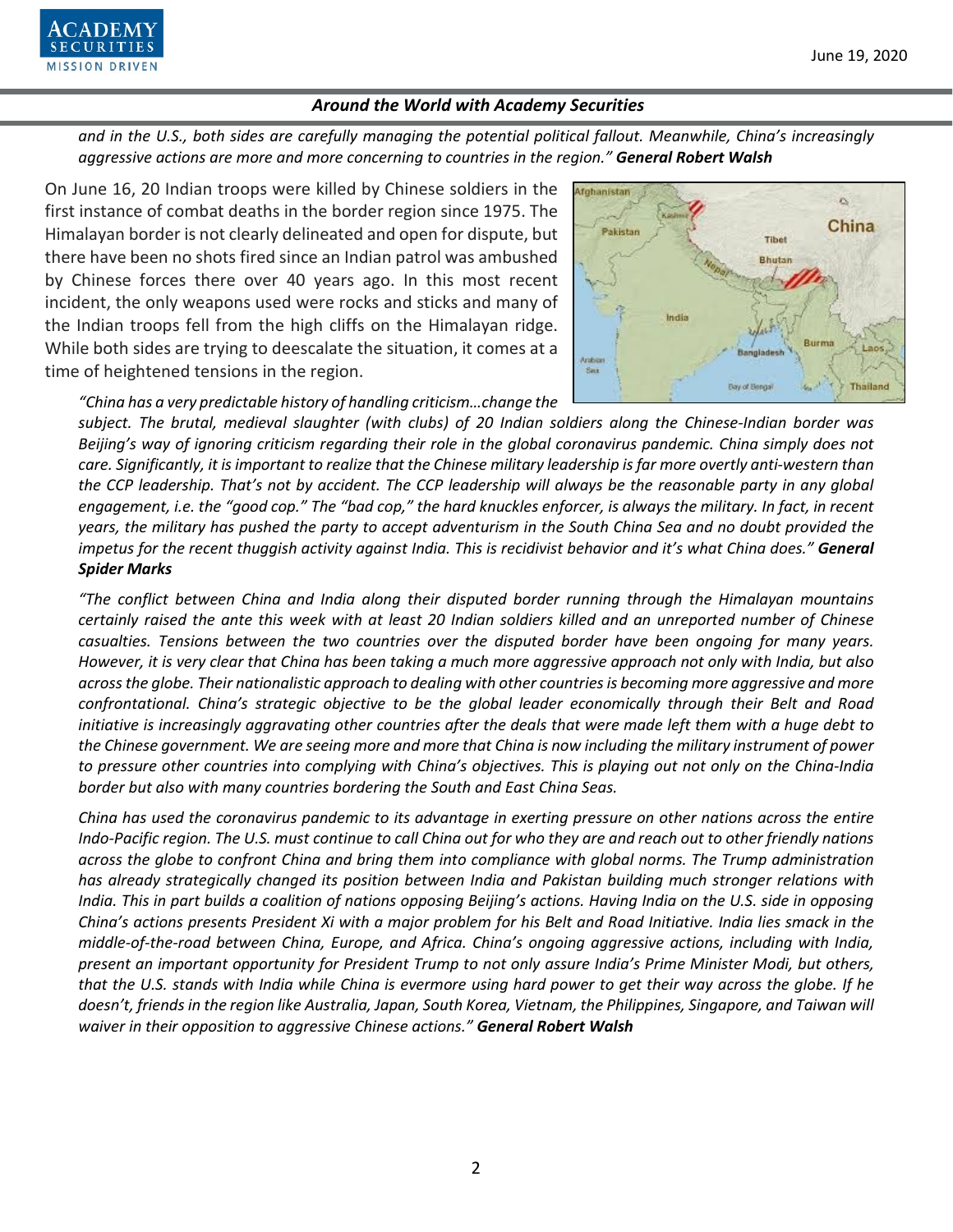

### **North Korea Destroys Joint Liaison Office in Kaesong**

On June 16, North Korea destroyed a joint liaison office it has used with South Korea since 2018 to improve relations. Kim's sister, Kim Yo-jong, had warned that there would be "consequences" if the South did not stop defectors from sending propaganda balloons containing leaflets into the North. With concerns around Kim Jong-un's health [\(SITREP\)](https://www.academysecurities.com/kim-jong-un-health-concerns-and-implications-for-north-korea/), his sister's status and public profile have risen in recent weeks. With increasing rhetoric and Kim himself saying that he sees no need to continue discussions with the U.S., the North could be setting the stage for another "manufactured" crisis. However, as the North struggles with sanctions, there are fewer options available to stay in the spotlight. The North's



recent announcement to move troops back into the DMZ is also of concern. As relations between North and South Korea continue to deteriorate, our GIG will monitor the situation.

*"I'm not sure Kim Jong-un has better insights into our presidential election, but his provocative decision to destroy the joint North Korea-South Korea liaison office is, not surprisingly, about him, not anyone or anything else. Every decision and every move Kim makes (apologies to Sting) is about leverage and advantage. Kim's actions garner attention - his primary import. He'll have a future relationship with President Trump…or his successor. It's to his advantage." General Spider Marks*

*"Kim Jong-un was incapacitated as evidenced by missing key events earlier in the year. His photo op caused me some concern - he did not look well and appeared medicated, his movement was in question, and he sat through most of the event. Succession questions emerged including whether Kim's sister could/would be a viable option. North Korea has never had a female ruler, but the Kim dynasty must continue and she is the strongest candidate. Her more public presence suggests to me that the regime has selected her as the successor to Kim and is now grooming her to replace him. What she says in her strategic communications will likely happen (see liaison house comments). She will be increasingly visible and active in messaging. Tensions on the peninsula will rise." General Vincent Stewart*

*"This week the ongoing crisis on the Korean Peninsula saw North Korea blow up the Inter-Korean Liaison Office in Kaesong, North Korea. The facility was built by South Korea and is just over the border. Kim Jong-un's increasingly powerful sister Kim Yo-jong called for the action and further threatened military force against South Korea if they did not stop North Korean refugee activists from floating anti-North Korean leaflets across the border.*

*Recently, Pyongyang warned that it would remilitarize border areas that had been evacuated under agreements with the current South Korean government. Could the leaflets really be the reason for the antagonistic rhetoric and actions by North Korea? Probably not. The current crisis is being invented by the North in their typical way of distracting attention at home from the ongoing economic crisis. They are also furious with the lack of economic and humanitarian support by the U.S. that the North expected when it began negotiations with the Trump administration. The economic crisis is a result of the sanctions put on North Korea because of their nuclear weapons program and its border closure with China due to the ongoing coronavirus pandemic. The North gets the majority of its economic support from China. The recent actions appear to be a means by North Korea to put pressure on Seoul to open discussions with the Trump administration to reduce the sanctions and provide humanitarian relief.*

*Of even greater concern, are reports that there is new activity at the Pyongsan Uranium Concentrate Plant. Kim Jong-un declared on New Year's Day that he was no longer bound to a moratorium on testing nuclear weapons." General Robert Walsh*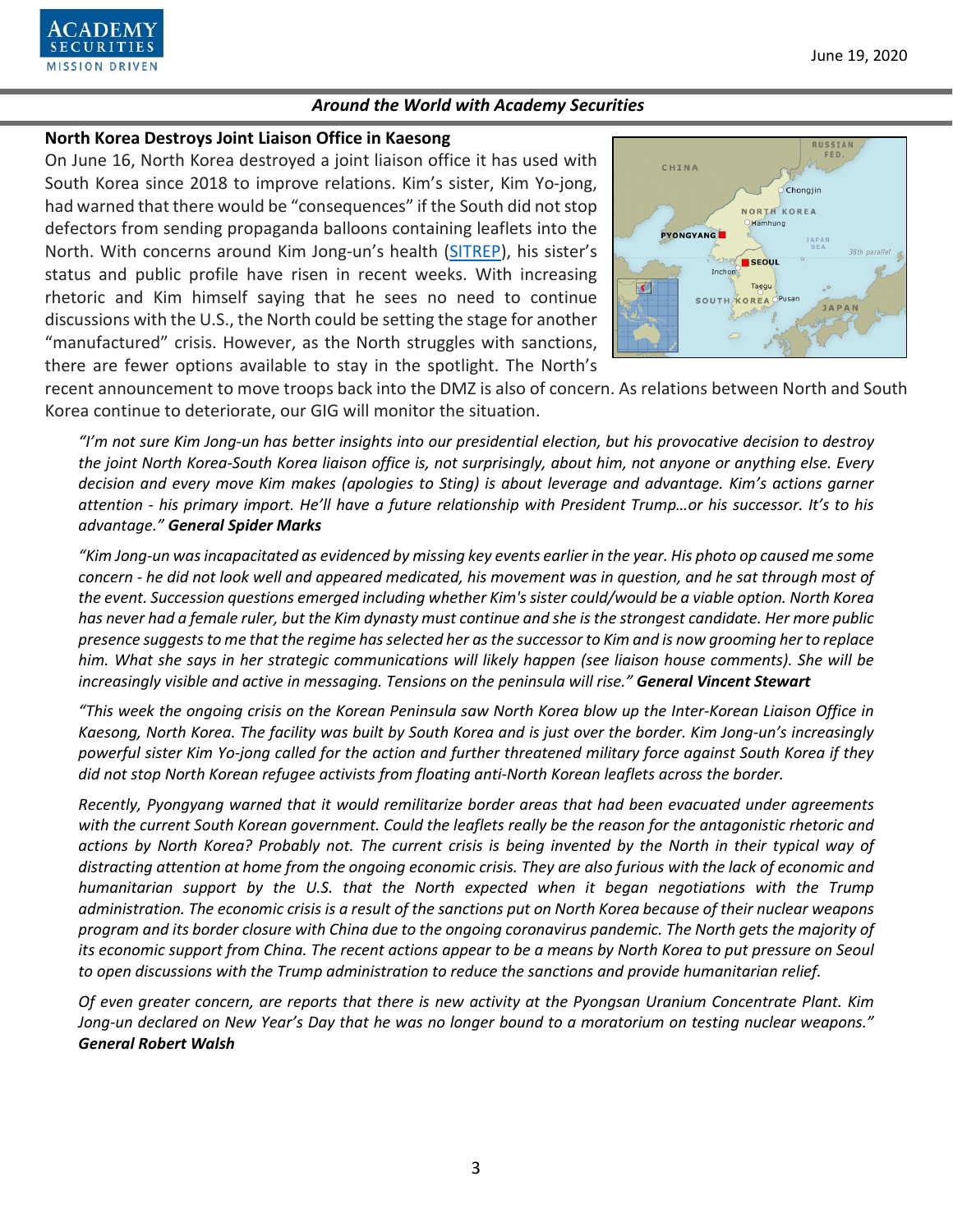

# **Middle East and North Africa Updates**

### **Iran Continues to Enrich Uranium**

Recently, the IAEA report noted that Iran continues to stockpile highly enriched uranium above the limits set by the 2015 JCPOA. A "break out" towards a nuclear device and Iran's advanced long range missile program continues to be a risk. However, sanctions, decimated oil exports, and COVID have taken its toll on the economy. With Iran continuing to breach the agreement (that the U.S. withdrew from in May 2018) in full view of international inspectors leads us to believe that this could be another way to create leverage. Further complicating the situation is the U.S.



demand that the UN arms embargo (originally part of the JCPOA) on Iran be extended past its October 2020 expiration.

*"Iran's uranium enrichment program is counterintuitive and borderline suicidal. Iran's people are suffering from the maximum pressure campaign of economic sanctions which have no clear horizon. However, the ruling mullahs feel none of that personal economic pain so they continue to invest in the march toward an unacceptable nuclear capability and conduct provocative military actions regionally. Our administration views this as dangerous and unstable. These are the actions of a revolution not a state that aspires to join the community of nations." General Spider Marks*

*"Tehran continues to enrich uranium beyond the limits set in the Joint Comprehensive Plan of Action that it signed in 2015. This is another attempt by Iran to pressure the other nations that signed the JCPOA to increase economic support after crippling sanctions were put on Tehran by the Trump administration. The nuclear agreement was signed by the United Kingdom, France, Germany, Russia, and China. The U.S. also signed the agreement but pulled out when President Trump determined that Iran was not making any progress in accordance with the deal. The U.S. reimposed sanctions on Iran under its maximum pressure campaign.*

*Adding to the tensions between the U.S. and Iran was Iran's April 22 satellite launch that the U.S. claims violated the UN resolution that endorsed the nuclear deal. Russia expectantly jumped in and defended Iran's right to launch the satellite. Russia claims Iran's launch was a peaceful display of technology, while the U.S. claims that it is part of Iran's ballistic missile development program. The U.S. is now requesting that the UN Security Council increase existing sanctions on Iran and impose binding restrictions against further missile and satellite launches." General Robert Walsh*

### **Syria/Libya Talks Postponed between Turkey and Russia**

This week, the planned talks between Turkey and Russia over the future of Syria and Libya were postponed. Some believe it was cancelled by Russia due to Turkish "heavy handed" involvement in Libya. However, Turkey is also uncomfortable with Iranian paramilitary units increasing in size in the Idlib region. Turkey will likely use Libya as leverage given U.S. concerns about the Russian presence in the country. While the Russian backed LNA is losing ground to the Turkish backed GNA, the increased Russian footprint in Libya has gotten the attention of the U.S. As we discussed in our **SITREP**, there will have to be a political solution to the conflict in Libya and both Russia and Turkey are jockeying for position to take the lead role.

*"U.S. influence in MENA is essential and non-negotiable. It is clear what happens in ungoverned spaces - we see the chaos and have experienced it at great cost. The shared national security objectives of our partners (Egypt, Jordan, Saudi Arabia, and GCC states) and our Turkish ally require a strategy that currently is either under development or is waiting for the next crisis…either option is bad. The United States requires local friends and local incentives to stay engaged effectively." General Spider Marks*

*"Russia brokered a deal with Turkey three months ago to produce a cease-fire that halted fighting in the Idlib*